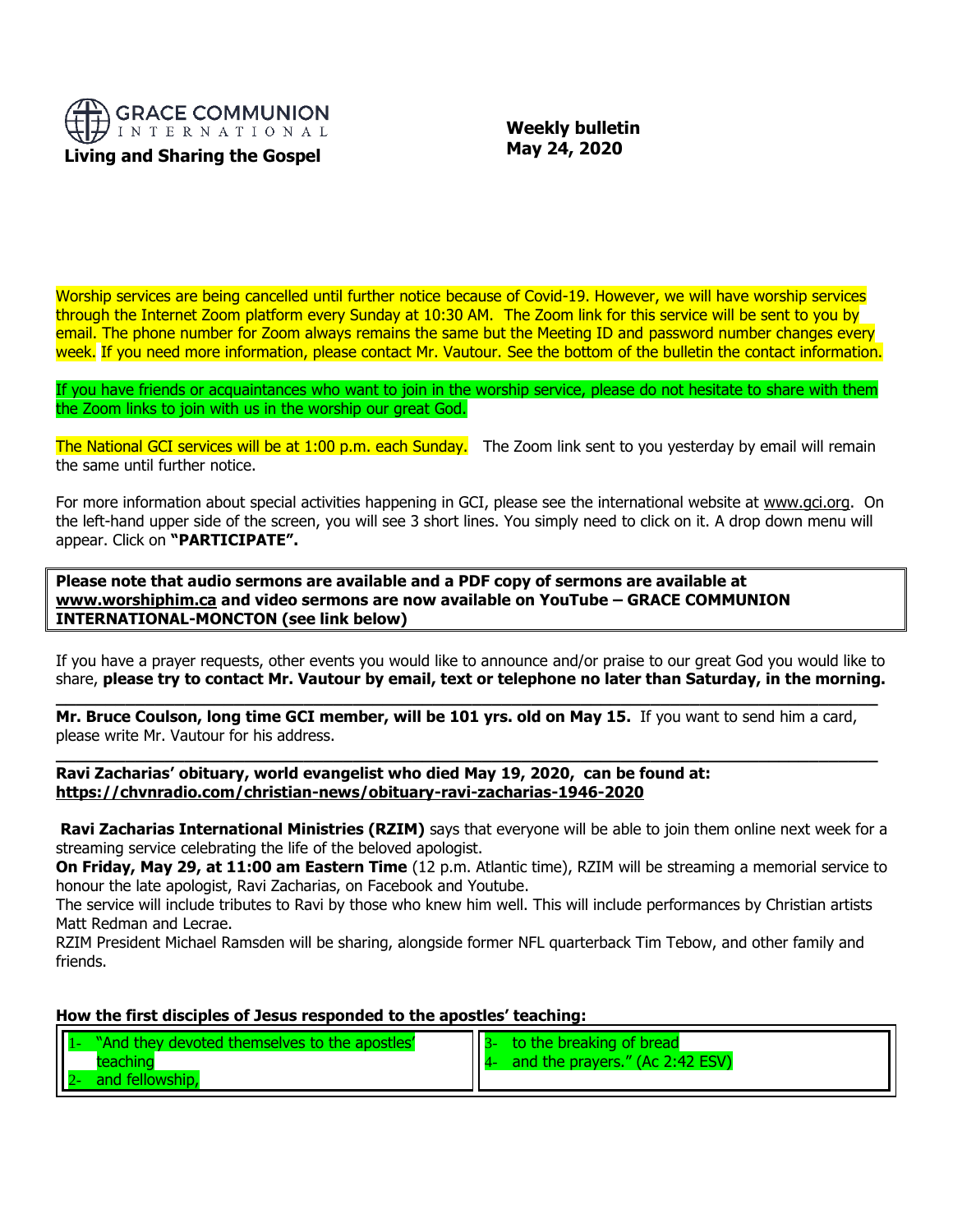# **Bible verses about praying together (from** [https://biblereasons.com/praying-together/\)](https://biblereasons.com/praying-together/)

In your Christian walk of faith it is important to pray together with other believers. Not only with [your church,](https://biblereasons.com/reasons-for-attending-church/) but with friends, your spouse, and other family members as well. There are [some people who are a little afraid when it comes to praying out loud,](https://biblereasons.com/praying-out-loud/) but there is nothing wrong with praying silently while others pray out loud until that person becomes more comfortable.

Corporate prayer opens up your heart to the needs of others. Not only does it bring encouragement, repentance, edification, joy, and the feeling of love among believers, but it shows togetherness and the body of Christ working together submitting to the will of God.

Prayer meetings should never be to show off or gossip like we see in many of the churches today in America. Praying together is not a secret formula that makes your prayers more powerful so God will answer your personal desires that are not his will.

In prayer we are to align our lives with God's purpose leaving our desires behind and when it's all about God and his divine will we can have confidence that our prayers will be answered. Always remember it's all about his glory and the advancement of his kingdom.

\_\_\_\_\_\_\_\_\_\_\_\_\_\_\_\_\_\_\_\_\_\_\_\_\_\_\_\_\_\_\_\_\_\_\_\_\_\_\_\_\_\_\_\_\_\_\_\_\_\_\_\_\_\_\_\_\_\_\_\_\_\_\_\_\_\_\_\_\_\_\_\_\_\_\_\_\_\_\_\_\_\_\_\_\_\_\_\_\_\_\_\_\_\_\_\_\_\_\_\_\_\_\_\_\_\_\_\_\_\_\_\_\_\_

**Offerings:** you can send your offering directly to the following address: **Grace Communion International- Canada, Suite 203A, 2121 Airport Dr., Saskatoon, SK 7SL 6W5.** If you prefer, you can also call **1-306-653-2705.** Thank you for your continued generous giving to God by giving to this part of God's church, his body.

**From Mr. Bill Hall – GCI Canadian Director** "Our office here in Saskatoon will remain open during regular business hours. I'm self isolating for a couple of weeks, but Kathleen will be available. We will continue to process the donations we receive in Saskatoon. Members are urged to mail them directly to our office for the time-being. They can also donate via phone using a credit card, or via Canada Helps using the donate button on our websit[e www.gcicanada.ca](https://eur03.safelinks.protection.outlook.com/?url=http%3A%2F%2Fwww.gcicanada.ca%2F&data=02%7C01%7C%7C9fd93e29c2b44509e5a008d7caa78fdb%7C84df9e7fe9f640afb435aaaaaaaaaaaa%7C1%7C0%7C637200693331983394&sdata=VAGy4Q%2BxbhHuYaeEiDz%2FQyicT%2FoiY4Ir9kc8w5yHRPs%3D&reserved=0) We are waving the provision that all donations given via Canada Helps go toward national expenses for the time being. We will credit all donations received via Canada Helps to a member's local congregation, if we can identify where they attend."

#### \_\_\_\_\_\_\_\_\_\_\_\_\_\_\_\_\_\_\_\_\_\_\_\_\_\_\_\_\_\_\_\_\_\_\_\_\_\_\_\_\_\_\_\_\_\_\_\_\_\_\_\_\_\_\_\_\_\_\_\_\_\_\_\_\_\_\_\_\_\_\_\_\_\_\_\_\_\_\_\_\_\_\_\_\_\_\_\_ **The Bible's Big Story, by Michael Morrison (from:** [https://www.gcs.edu/mod/page/view.php?id=4251\)](https://www.gcs.edu/mod/page/view.php?id=4251)

Some look at the Bible as a window into ancient history, as literature telling us about what the ancient Hebrews thought about God, just as the *Iliad* tells us what some ancient Greeks thought about their gods. At the opposite end of the spectrum, some people view the Bible as a word-for-word transcription of the words of God, as he dictated to the writers he choose.[1] In other words, some see it as a purely human book; others as a purely divine book, when in reality it is a mixture of both.

The Bible is one of the instruments God uses to reveal himself to us – and God uses it to reveal something about ourselves, too. The Bible shows us how we fit into the purpose and plan of God. So we will begin by sketching the outlines of the story, so that we have the bigger picture in mind as we begin to read some of the details.

Some might see the Bible as a mystery story, in which we do not know what's going on until it all reaches the finale. But in order to de-mystify the Bible, we are going to begin by seeing how it all ends, and that will not only be a source of encouragement and inspiration, it will also help us to read with more understanding of how various events are pointing toward the final conclusion.

[1] If God dictated every word, it is difficult to understand why he did not use the same vocabulary and grammar throughout, or why he would dictate the mistake that we see in **1 Cor. 1:14**. We may not be able to describe exactly how the books were inspired, but we can see the results, that the writings reflect the personalities of the various human authors.

# **1. Humans made in the image of God**

One of the first things that the Bible tells us about God and humanity is that God created us "in his image." We read it in the very first chapter, **Genesis 1, verses 26-27:**

Then God said, **"Let us make [humanity] in our image, in our likeness, and let them rule over the fish of the sea and the birds of the air, over the livestock, over all the earth, and over all the creatures that move along the ground." <sup>27</sup> So God created [humanity] in his own image, in the image of God he created [them]; male and female he created them.**

What would an ancient reader think of this idea?

We may get a glimpse of it in Daniel, near the end of the Old Testament. This is about 600 years before the birth of Jesus Christ, and King Nebuchadnezzar was the ruler of the Babylonian Empire. He made a statue about 90 feet high and set it up on a flat plain in the province of Babylon so everyone for miles around could see it, and he commanded everyone to worship it.

Three Jewish men refused to worship it, and they got in trouble with the king. And so Shadrach, Meshach and Abednego were thrown into the fiery furnace, and to make a long story short, the fire did not hurt them. The story is in Daniel chapter 3, and it is an interesting story in its own right, but our purpose here is not to look at the three men in the fiery furnace, but to look at that 90-foot statue in the plain of Babylon.

The king set up a statue, and if he was anything like other kings of the ancient Middle East, it was a statue of himself. Nebuchadnezzar's statue was taller than most other statues, but it was certainly not unique in the ancient world. Kings would often set up statues of themselves in the areas that they ruled – this was in the days before coins were minted, and *after* coins were invented,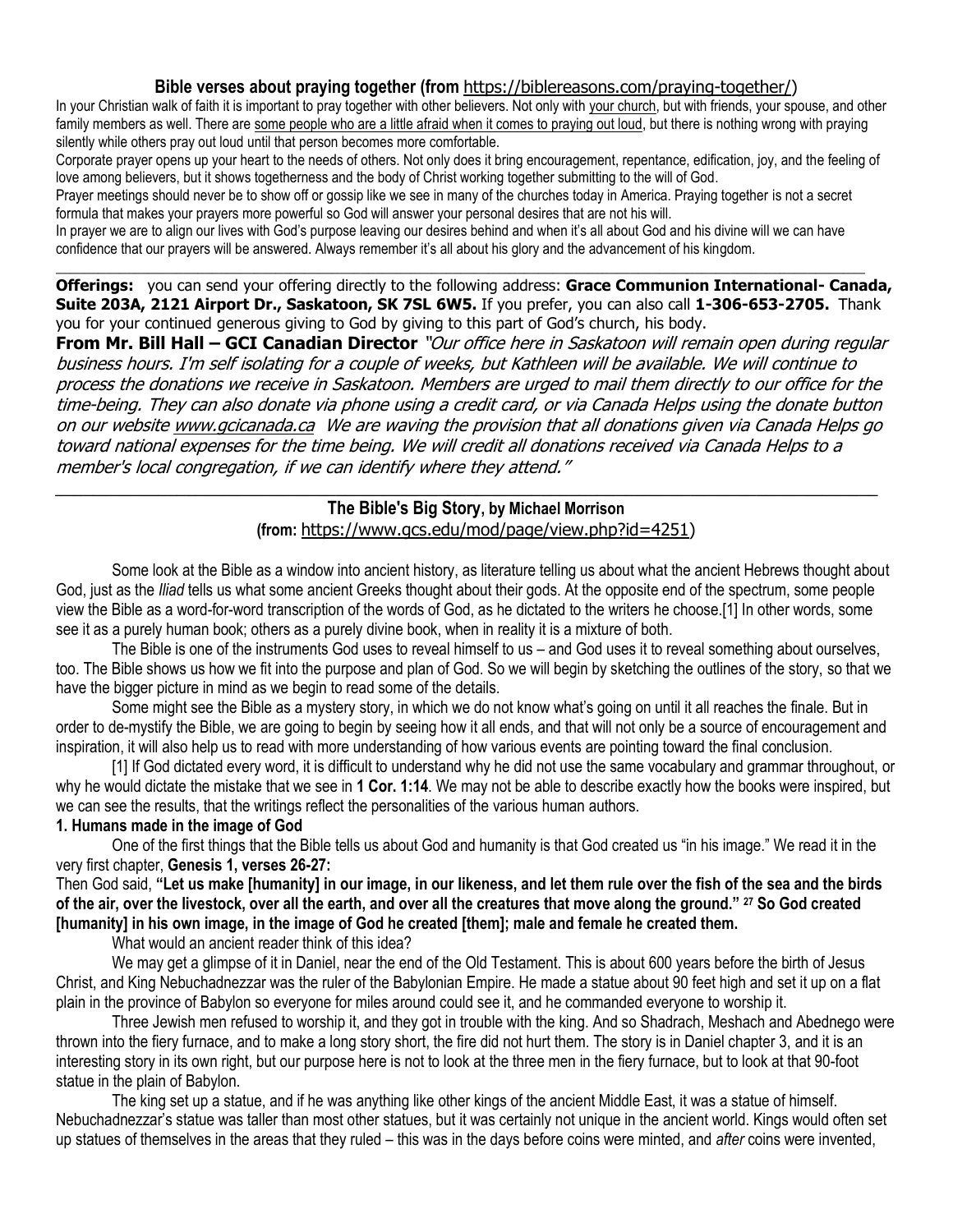then rulers found that coins were a much easier way of reminding people of who was in charge. But before that, it was statues of the king.

So whenever one nation conquered another, down would go one statue, and up would go another statue, to show who was in charge of the area. Maybe you remember when Saddam Hussein was overthrown in modern Mesopotamia, then his statue was pulled down and demolished as a visible indicator that his power was gone. There were also lots of billboards with Saddam's face on them, and they ended up getting defaced, in both senses of the word.

When the Soviet Union disintegrated, they similarly had lots of statues and paintings of Lenin and Stalin, and they got removed, too. The city of Leningrad was given back its old name, St. Petersburg, as a public acknowledgement that Lenin's influence was fading away. There were two dimensional images, and three dimensional images, and in the case of city names, verbal images as well, to indicate political power. There are several ways to symbolize the same thing.

In ancient times, they used three-dimensional images – statues that represented the king, or the emperor, and you had better treat that statue with respect. Spitting on the statue would be considered an act of rebellion. And when Nebuchadnezzar wanted people to worship his statue, it was just one step shy of worshipping the king himself. It was his image, and it represented him and his power over the people.

So, when Moses writes in Genesis that people were made in the image of God, this is one thing that the ancient readers would probably think of. An image represents a ruler. God created a three-dimensional image of himself, and we human beings *are* that image. We were all made in the image of God – and we were made to rule, on God's behalf, over all the earth.

In the ancient world, the *image* of a king was a visible representation that the *king* was in charge. When Genesis says that humans are created in the image of God, we should not think that God is giving us complete independence, as if we can rule for our own benefit, by whatever methods we want to. No, when we are said to be in the image of God, we are representing *the real ruler, God.*

God does give us rule over the earth and its creatures. We *are* rulers, but we are not images of ourselves. Rather, our identity must be seen by reference to someone else, someone more powerful than we are. We are images of a ruler who has even more authority than we do – God himself. Some have said that Adam and Eve were vice-regents over all the earth. They were deputies – agents authorized to rule on behalf of the true king, the Creator God.

Both male and female were created in the image of God; they were to work together to represent God's rule over all creation. They represented God, and were to live in a way that reflected their divine origin. Although they were three-dimensional models of God, the real point is not how *big* they are, as if God is only five and a half feet tall, or whether they have five fingers on each hand, or sweat glands, or eyebrows to keep the sweat out of their eyes.

The real point is not their shape, but the kind of life that they have – humans were made to live and behave in such a way that we reflect who God is. As we rule over the birds of the air and the fish of the sea, and anything else, we are to represent God – we are to rule in the way that God himself would. (This has implications for how we take care of the environment, but we do not have time to explore that topic in this lecture.)

#### **2. Humans reject the image**

Well, as Genesis tells the story, it didn't take long for the male and the female to mess things up. The serpent suggested that they could declare independence and be rulers unto themselves, and Adam and Eve took the bait and rejected God's rule. They did not want to represent God – they wanted to be gods in their own right. They did not want to live according to someone else's blueprint – they wanted to make their own.

And as Paul says in Romans 1, God let them do it – he let them exchange his glory for something that was ugly and tarnished. He allowed them to become depraved, to worship the creature rather than the Creator. But humans never actually became totally independent – they became slaves to falsehoods, slaves to their own passions, slaves to other people, as the strong tried to oppress the weak. And they invented all sorts of false religions, and became slaves to ideas and spiritual forces that were actually enemies. They acted like images of depravity rather than images of God.

But that did not change God's purpose and plan for them, and it did not change the fact that God still viewed humanity as his representatives on earth. Even after humanity had been thoroughly corrupted by sin, in **Genesis 9:6,** God says:

# **Whoever sheds the blood of man, by man shall his blood be shed; for in the image of God has God made man.**

God is saying here that even though humans have gone far astray from what God wants them to do, he still considers them according to his original purpose – that they were made in the image of God. If somebody defaces that image, if someone disrespects that image by killing another human being, then they are showing contempt for the original owner of that image, and that is God himself. The image may not *act* much like God, but that doesn't change the fact that the purpose of that image is that he or she reflect God's rule over his creation.

Surprisingly, that's about all the Old Testament says about the image of God. It has space for all sorts of battles and kings and prophets and miracles, but it doesn't say anything more about the image of God. It's like it was a good idea, but it just didn't go anywhere. Maybe it was like a promise that just seemed so far off that nobody thought it would ever happen.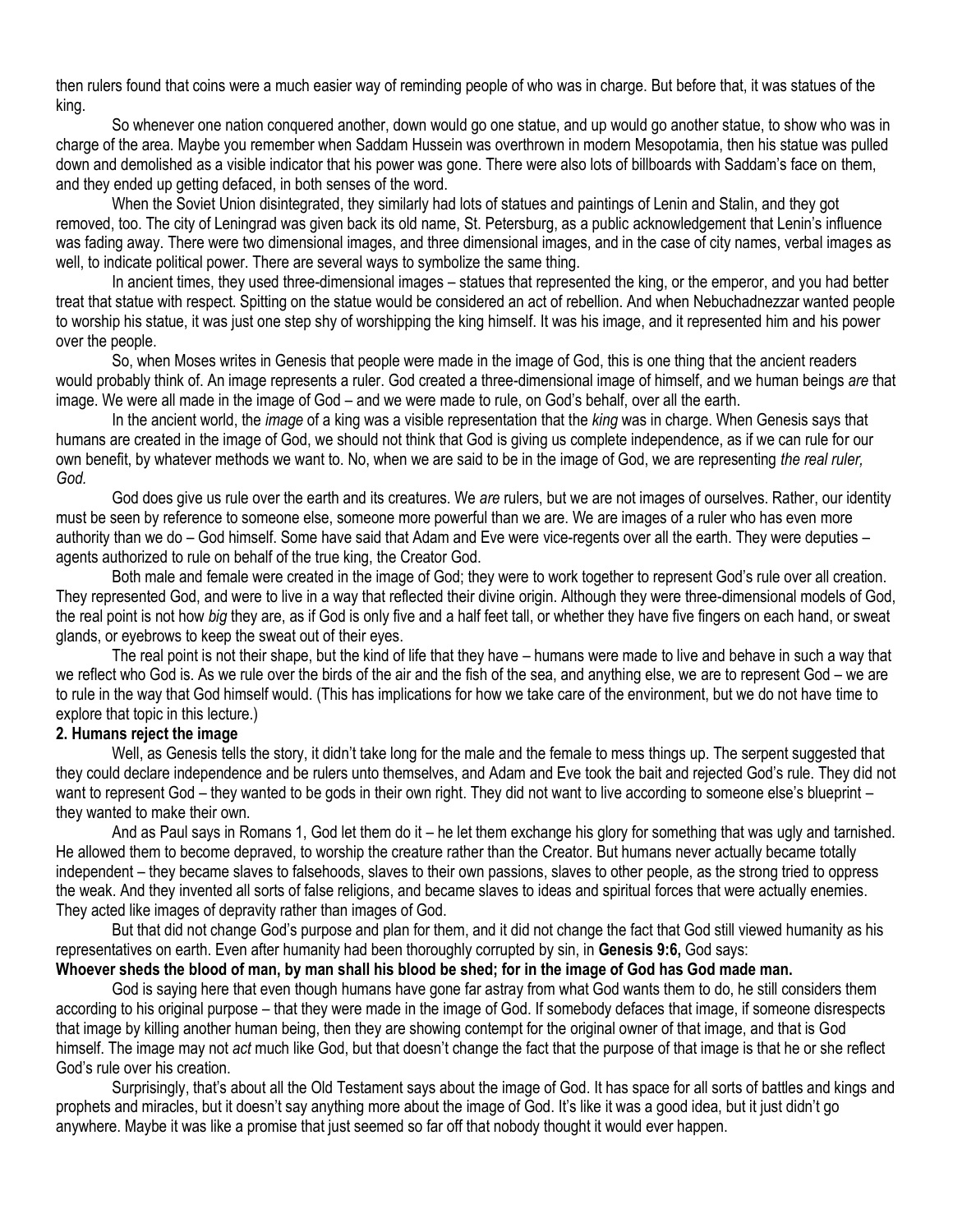And in the Old Testament we get a story of what humanity is like when we go our own path, and try to be our own gods. We get stories of chaos, when everyone does what is right in their own eyes (being gods unto themselves), and when brutal dictators arise to try to force everyone else into serving the desires of the dictator. Some might think that people would do better if they just had more laws, and God gave them some laws. And some people might think that society would do better if they had better religious instructions, and God gave them that.

But time and time again, we see that the people rejected what God gave them. They cried out for help, and when the help was given, they soon turned away from it and went back to their own ways of doing things, trying to be their own gods. Exodus shows us a people who promised to obey the God who rescued them, but they fell into idolatry within 40 days. God sent them prophets to remind them of what they were doing, and to remind them that there was a better way to live, but they rejected the prophets. Occasionally a king would arise who might try to restore the nation to obedience, but the king was rarely very successful, and whatever success was achieved did not last very long.

The Old Testament is a story of failure time and time again, and yet God was faithful to the promises he had made to humanity, faithful to the promises he had made to Abraham, and faithful to the promises he made to the nation of Israel. He sent them into captivity, but he also brought them back to the land and they became a people again. He still had a purpose for humanity.

The Old Testament sets the scene for what we read in the New Testament – it tells us who these people are, and the relationship they are supposed to have with God, and the Messiah that was promised to restore the nation to what it was supposed to be.

The Jewish people were looking for a Messiah who was a national leader, a man who would lead the Jewish people into greatness again. But God had something bigger in mind – he was providing a Messiah who would restore not just the nation, but the entire human race, back into the purpose for which God had made them, and that brings us back to "the image of God." That idea, which lay dormant throughout almost all of the Old Testament, gets revived in the New Testament, and it is given a new and expanded meaning for us today.

#### **3. God becomes his own image**

The Gospel of John tells us that the **Word was with God, and the Word was God** (**John 1:1**), and this divine Word became a flesh-and-blood human: **He** *became* **flesh (1:14**). He didn't just *clothe* himself with flesh, or put himself *into* a human body – he *became* a real human being. He became the human that Adam and Eve were supposed to be, and part of that includes that he became the image of God.

He became the perfect representative of God, perfect because he was God; he was a human who was perfectly responsive to the Holy Spirit. And as a representative of God, he lived exactly the way God wanted him to, and he showed all of us what God is really like. In **John 14:8,** Philip asked Jesus, **"Show us the Father."** And Jesus responded, **"Whoever has seen me has seen the Father."** It's not that God looks like a Jewish carpenter in the land of Judea – Jesus is not concerned about shape or color – he is concerned about the way a person lives. If we have seen the way that Jesus lives, in his attitudes and in his actions, then we have seen what we most need to know about God. When we see the love and compassion of Jesus, then we have seen that God is love and compassion. Jesus shows us what the Father is like.

The New Testament tells us directly that Jesus Christ is the image of God. **Colossians 1:15-16**, talks about Jesus and says, **He is** *the image of the invisible God,* **the firstborn over all creation. <sup>16</sup>For by him all things were created: things in heaven and on earth, visible and invisible, whether thrones or powers or rulers or authorities; all things were created by him and for him.**

Jesus is great, Paul seems to be saying, because he shows us in a *visible* way what God is like in the invisible, spiritual world. That's because Jesus is the Creator of everything, and as later theologians would say, he is one of the persons of the Godhead. He can show us what God is like because he is fully divine. As **verse 19** says, **"God was pleased to have all his fullness dwell in him."** This "image" is not just a representative – he is God in the flesh.

**Hebrews 1:3** tells us something similar: **"The Son is the radiance of God's glory and** *the exact representation of his being,* **sustaining all things by his powerful word."** But Jesus is not just a three-dimensional *representation* of God – he is God, existing in our world of space, time, and matter. As **John 1** tells us, "**the Word was** *with* **God, and the Word** *was* **God, and the Word was made flesh."** He is God, made flesh, God in three-dimensional form.

When we see Jesus, we see what the Father is like. However, Jesus is not only fully divine, he is also fully human, a real human being. Not only is he a real human being, he is also a *perfect* human being. He shows us what a human being ought to be like, the way that human beings should have been like ever since creation.

This does not mean his physical shape. It doesn't matter how tall he was or what color his hair was, or whether he had any scars from old carpentry accidents. The image of God is not to be seen in the physical form of a person. Rather, Jesus shows us what God is like in terms of his thoughts and his actions.

When Jesus saw a lame man and had compassion on him, that kind of thing helps us see what God is like, and what he wants us to be like. When Jesus came to earth not to do his own will, but the Father's will, that shows us something of what God is, and what we are to do. When Jesus gave his life in order to save us, even when we were his enemies, that shows us what God is like, and that we are also supposed to love our enemies, and be willing to make sacrifices in order to help others. In all these ways, Jesus images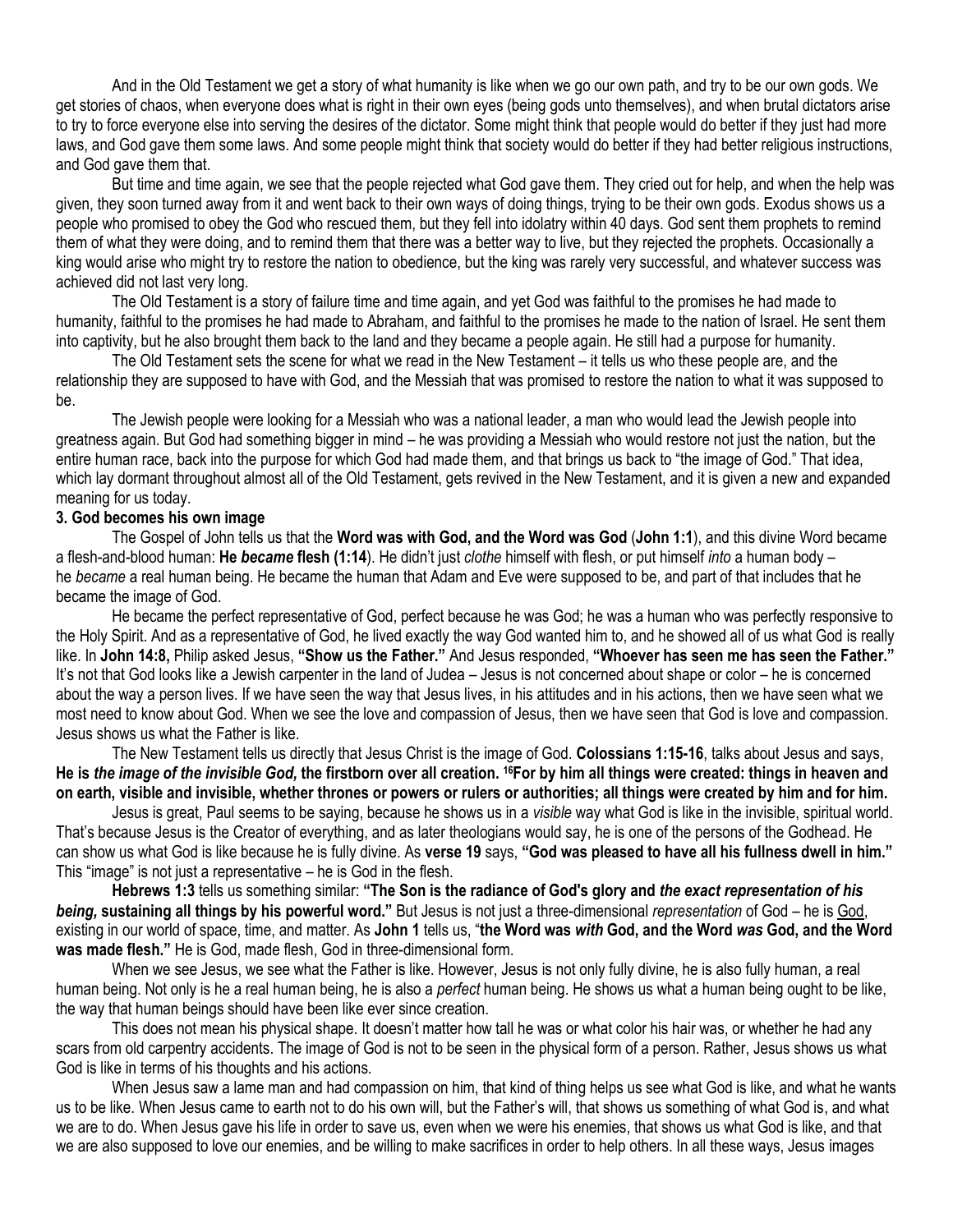God to us, he is showing us what God is like. But the problem is that humanity didn't like that idea. They did not like the way that God is.

# **4. Humanity rejects the divine image again**

You know this part of the story already: the Jews and the Romans conspired together to kill Jesus. The best religion of the day, and the best judicial system of the day, conspired together to kill a perfectly innocent man. The Jews were looking for a Messiah, a leader sent from God to lead the Jewish nation, but they forgot the fact that God is interested not just in the Jewish people, but in all peoples, and he wants to lead them all, to make them *all* great.

They wanted the Messiah to be an agent of God, to do God's work, but when Jesus came doing the work of God, they didn't recognize it, because they wanted God to do *their* will. The best religion of the time had a pretty distorted idea of what God was like and the way he wanted to work with humanity. If Jesus is like God, they might have said, then they didn't want that sort of God. They decided to get rid of him; they rejected him as an agent and representative of God.

We know what God wants, they said, and this Jesus fellow is not doing it. We know what God looks like, and this fellow doesn't look like it. That's not what we want the Messiah to be, and that's not what *we* want to be, either. Jesus claims to be like God, but we don't want to look like that. We don't want to be like Jesus.

So they killed him, and as you know, God raised him from the dead. This was justice, correcting a wrong that had been done to an innocent man. This was really good news for Jesus, because Jesus got to live again; he was restored to his place in heaven, full of life and joy.

But it's not just good news for Jesus – it's also good news for us. That's the message of the New Testament. It is good news for us because our destiny is linked to Jesus' destiny; that is one reason that Jesus became a human being, so that he would be not just the representative of God, but also the perfect representative of humanity, and as our perfect representative, he could give God the perfect response that humanity was failing to give.

The apostle Paul tells us that when Jesus died, we died, and when he was raised, we were, too. Jesus joined himself to humanity in such a way that just as he took our sins upon himself, so also we can take his righteousness upon ourselves. This is sometimes called "the great exchange" – he gets our sin, and perfectly cleanses it, and we are clothed in his righteousness, and the rewards that come with it. We are saved by grace, by Jesus, not by anything we can do.

But this is not just a change in terminology, that we are called righteous even though we are not. No, God is a Creator, and he is *creating in us* what we are supposed to be. He is creating that righteousness within us. He is still working on that image.

# **5. Restoring the image**

Paul tells us that we are supposed to become more like Jesus. **2 Corinthians 3:18** tells us, "**And we, who with unveiled faces all reflect the Lord's glory, are being** *transformed into his likeness* **with ever-increasing glory, which comes from the Lord, who is the Spirit."**

We are being transformed to be more like Jesus – we are being changed – and this is not from yourselves, Paul might say, it is the gift of God. We can't just do this on our own. It has to be *him living in us,* changing our hearts, changing us from the inside out, to be, in the innermost recesses of our hearts, more like who he is. Just as God breathed life into the old Adam and Eve, so also he breathes new life into his people. He gives us the Holy Spirit to change us from the inside out.

How does this work? One way it seems to work is that the Holy Spirit joins the conversation in our brains, as we think about what it is that we are going to do. One thought says, Get as much as you can for yourself. Another thought says, It's better to give than to take. Where did that thought come from? It came from God in us, whether we are aware of that fact or not. Our job is to say yes to the God thought, and no to the selfish thought.

The conversation in our brain may go a step further. One thought says, I did the right thing. I hope somebody notices what a good person I am. And another thought says, If it was up to me, I would have done the wrong thing. So whatever good that I did, the credit should go to the Holy Spirit in me, and if anybody notices, I hope that they give God the credit. Then we need to figure out which is the godly thought, and which is the selfish thought, and we need to go with the godly thought.

This is a bit like what Paul describes in **Colossians 3, verses 8 through 10**: **But now you must rid yourselves of all such things as these: anger, rage, malice, slander, and filthy language from your lips. <sup>9</sup>Do not lie to each other, since you have taken off your old self with its practices <sup>10</sup>and have put on the new self, which is being** *renewed in knowledge in the image of its Creator.*

There's the terminology of "image" again. Being made in the image of God, and being transformed into the image of Christ, is not a completely passive process in which God does all the work for us. No, we have a role in it, too, and the "image of God" has practical implications for the way we live and what we do, and what we live for. Through knowledge of what is right and what is wrong, we are in a process of getting rid of the wrong, and putting on the new self. This new self, says Paul, is being renewed in the image of our Creator – bit by bit, we are being transformed into the image of Christ.

Sometimes it seems like we are not making any progress. That's because Jesus keeps getting all the credit and *we* keep getting all the blame. Whenever *we* did it, it was wrong, and we don't seem to make much progress on that side of the balance sheet. "We" are just as bad as we were before.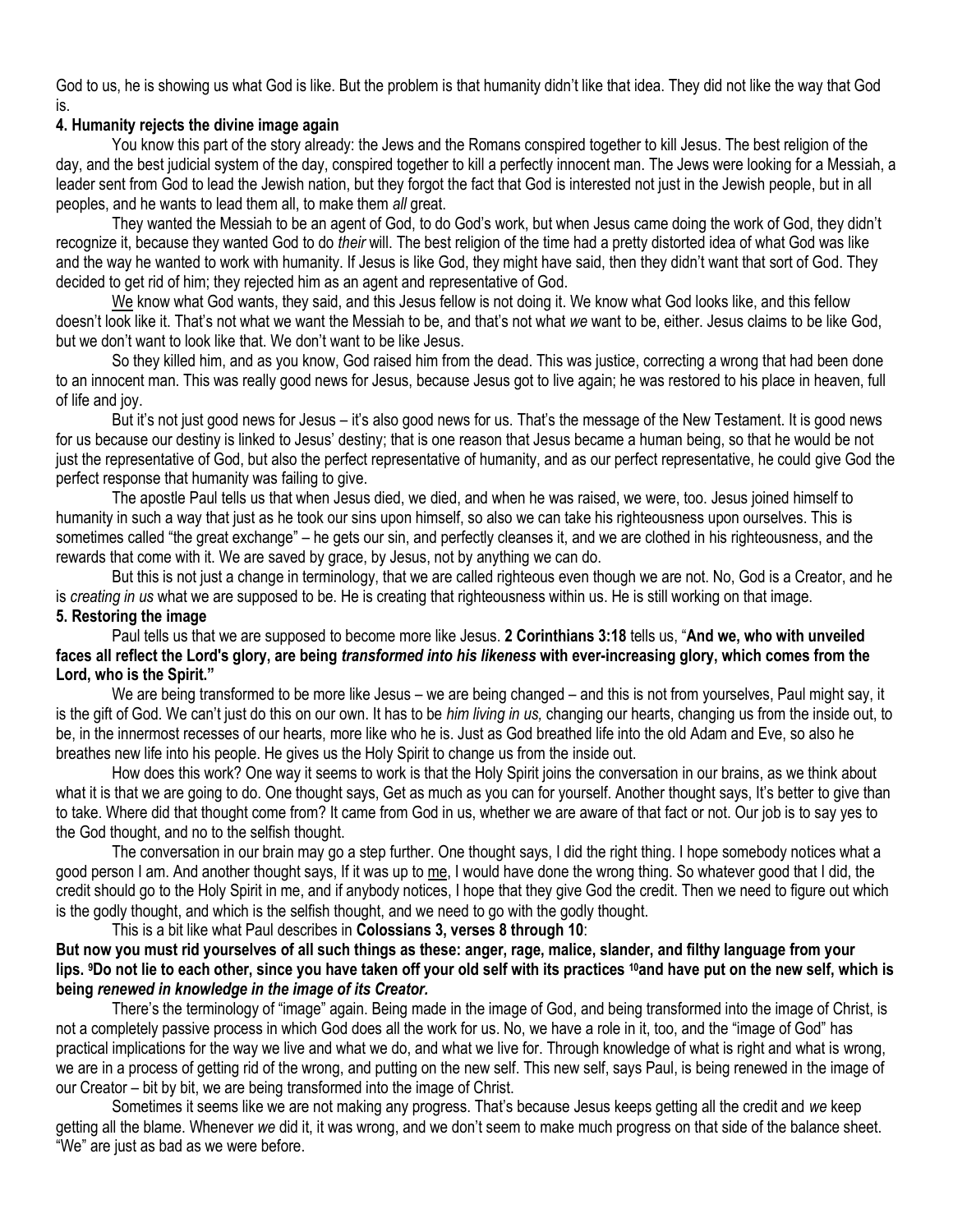But the transformation comes in that "we" operate on our own less and less, and we stop worrying about the scorecard and who is getting the credit, and we simply trust God to do his job in us whether or not we can see the results. He is transforming us to be more like he is, whether we see it or not.

Be of good cheer, Jesus seems to say. Your sins are forgiven – every one of them. Don't be paralyzed by your sins – just get up and move forward. **Romans 8:1 tells us that there is no condemnation for those who are in Christ Jesus**. He is on our side, and if God himself is for us, who can be against us? No one.

Whatever it is that we have to give up, Jesus says he will replace it with something 100 times better. And usually, whenever we give something up, it doesn't take us very long to figure out that the old stuff really wasn't worth much anyway. We are clinging on to rags, when Jesus wants to give us robes of royalty. He wants to make us more like he is, to transform us into the image that we were originally meant to be.

In **Galatians 4:19**, Paul said that he was working for the believers in Galatia "**until Christ is formed in you."** That's the goal that he wanted to see, that the people would become more like Christ.

In **Ephesians 4**, he says that this is the purpose of leaders in the church. In **verse 11** he says that God appoints leaders: **"It was he who gave some to be apostles, some to be prophets, some to be evangelists, and some to be pastors and teachers…"** In **verses 12 and 13** he explains their purpose: "**to prepare God's people for works of service, so that the body of Christ may be built up <sup>13</sup>until we all reach unity in the faith and in the knowledge of the Son of God and become mature, attaining to** *the whole measure of the fullness of Christ***."** That's what maturity is like, that's the end goal of the process, that we attain the whole measure of the fullness of Christ – that we are transformed into his image, the image of God.

Basically, when we are in a right relationship with God, we grow in our knowledge of what is right, and that changes our relationships with other people. We are treating other people in better ways, we are making good on our commitments, we care more about other people.

**2 Peter 1:3-4** also describes the transformation we are involved in: **His divine power has given us everything we need for life and godliness through our knowledge of him who called us by his own glory and goodness. <sup>4</sup>Through these he has given us his very great and precious promises, so that through them** *you may participate in the divine nature* **and escape the corruption in the world caused by evil desires.**

Yes, we participate in the divine nature. This is what the early church leaders called *theosis,* or deification. Athanasius, the fourth-century bishop of Alexandria, in North Africa, said that Jesus became what we are, so that we might become what he is. He said that God became human, so that humans might become god. He apologized for the boldness of the formula, saying, "We are as God by *imitation,* not by nature." "We cannot become like God *in essence,*" in our fundamental being, but he says that "*by progress in virtue* we can imitate God." We participate in the divine nature by becoming more like him in virtue, in morality, in our ethics, in the way we live and the way we think.

#### **6. A new picture: life with God**

Now, we are in a process of being changed in the inner person, in our thoughts and attitudes and behavior. But a time is coming when we will be transformed into God's image in additional ways, too. Our very nature will be changed, and we will share in the glory of Jesus Christ. At the resurrection, we will be *in the likeness of his resurrection.*

In **1 Corinthians 15**, Paul describes the resurrection, and he says in **verse 49**, "**just as we have borne the likeness of the earthly man, so shall we bear the likeness of the man from heaven."** We will have the image of Christ in a more glorious way.[1] If we are like him in this life, we will be like him in the next life, too.

**1 John 3:1-2** gives us a similar picture: **How great is the love the Father has lavished on us, that we should be called children of God! And that is what we are! The reason the world does not know us is that it did not know him. <sup>2</sup>Dear friends, now we** *are* **children of God, and what we** *will be* **has not yet been made known. But we know that when he appears,** *we shall be like him,* **for we shall see him as he is.**

We will be like he is; we will be even more fully made in his image. All humanity has been created in the image of God, made for this very purpose. We are already his children, already "in his image" in one sense, but there is more to come. As we are transformed into his image in this life in the way we live and think, we will be transformed more completely into his image when we are resurrected into glory and given immortality and incorruptibility. This is the glorious future God has prepared for us.

And so what conclusion does John draw from this wonderful promise? **Verse 3**: "**Everyone who has this hope in him purifies himself, just as he is pure."** When we want to be like God is, then we want to be like him in morals and behavior. It's the same package, the glory that God has designed for us.

You see, there's a lot more to eternal life than just living forever. A never-ending life of misery would be no good, and that is not what God wants us to have. Rather, he wants us to have a never-ending life of joy, of good relationships, of life not just with God, but life and relationships with millions and billions of other people who help one another and love one another.

The Greek word for "eternal" is *aionios;* it is related to the word for "age." Eternal life is actually "age life," meaning life that is characteristic of "the age to come." That kind of life will indeed last forever, but the stress is about quality, not quantity. It's about